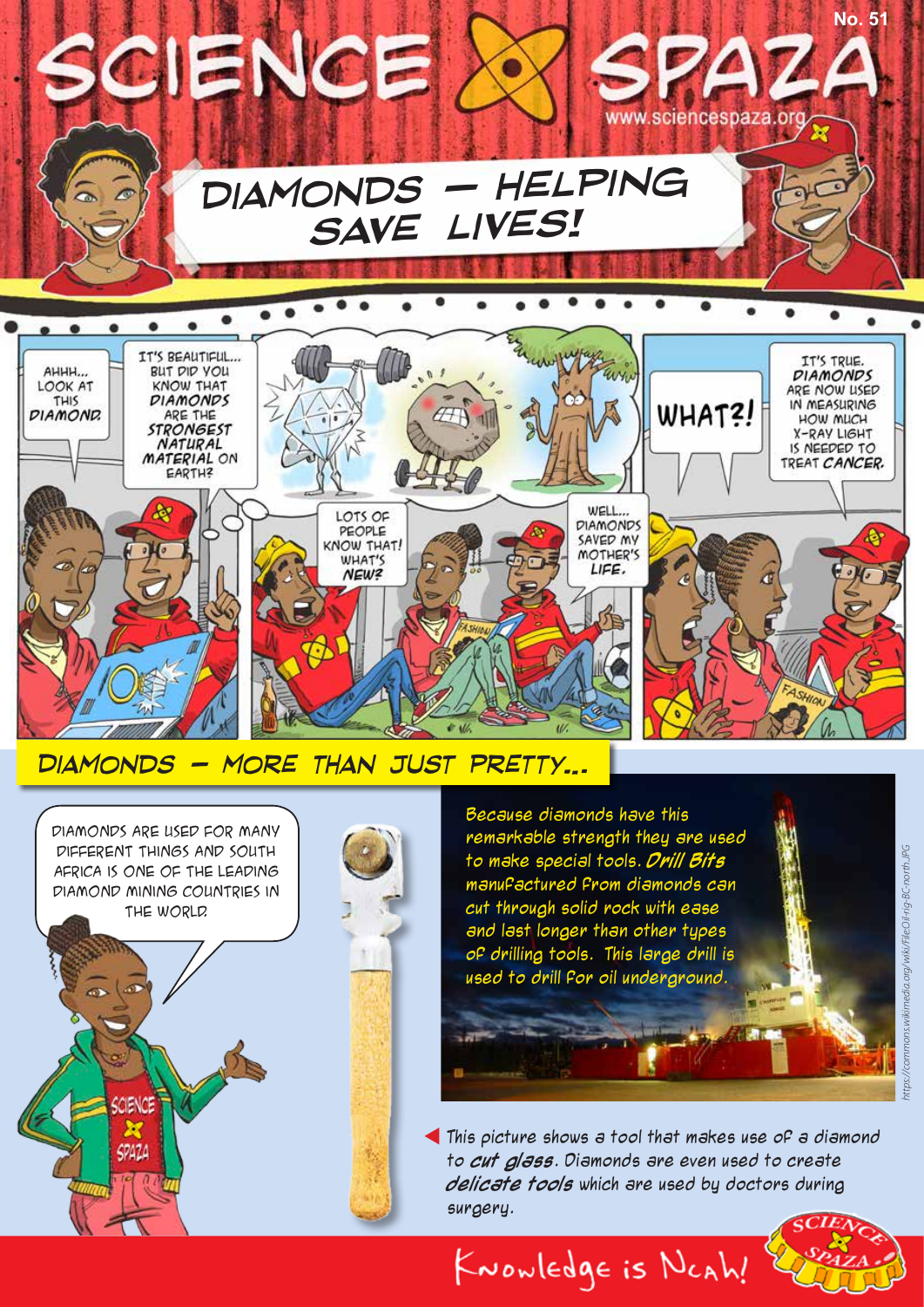## *Let's make it clear!*

# *1 You will need:*

- *A clear and a green plastic bottle (remove the label)*
- *Some white paper*
- $\bullet$  *A light source (torch or lamp)*



*Stand bottles 30 cm from a wall. Stick the paper behind it on the wall.*

*Shine the light against the green and then the clear bottle. Which light on the paper is brighter?*

*While shining the light through the bottle, hold your finger or an object just in*  **FRONT OF THE** *paper. Which shadow is clearer? The one in front of the green or white light?*





WHY DO YOU THINK the one shadow was **clearer** than the other?

What happened to the light striking the green bottle?

### *What's Happening Here?*

Materials or objects are called **transparent** (see through) if they allow light to pass through them. Some of the light can be **absorbed** in the material. In your experiment you will see that the shadow is **clearer** when most of the light passes through the bottle. Some diamonds are transparent to visible light and they appear clear with no colour.

**Optics** is the study of how light behaves when it touches an object.

All objects reflect light, some more stronaly than others.



Most D objects **absorb** (soak up) light





Some let light **go right through** them



 $\overline{6000}$ This work is licensed under the Creative Commons Attribution-NonCommercial-NoDerivatives 4.0 International License. To view a copy of this license, visit http://creativecommons.org/licenses/by-nc-nd/4.0/.  $\overline{\phantom{a}}$  and  $\overline{\phantom{a}}$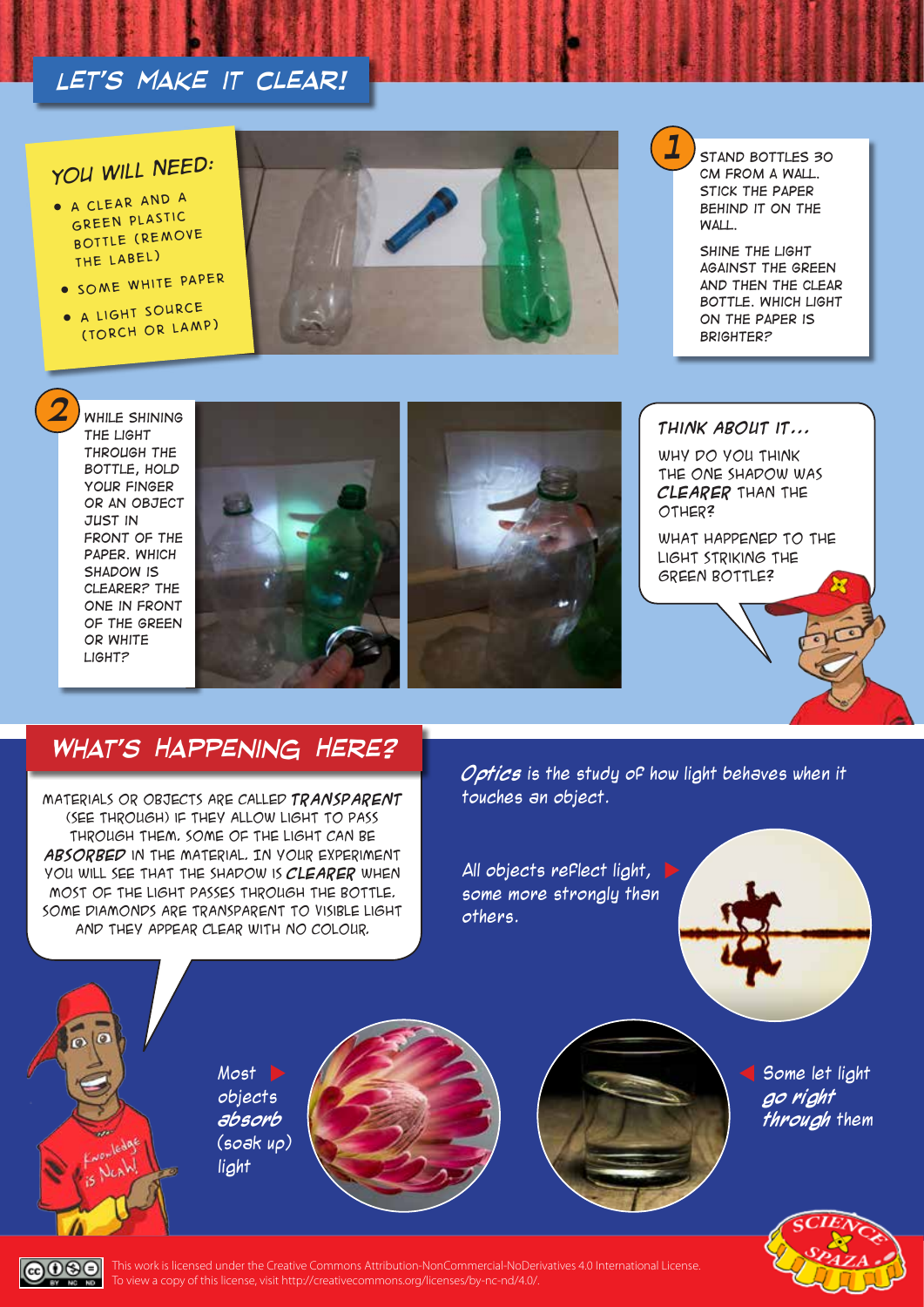### *Diamonds can save lives!*

SCIENTISTS IN South Africa are using diamonds in **mammography**. Mammography is where doctors use **x-rays** to find out if someone has breast cancer.



#### **X-ray**

X-rays are used by doctors to take photos of the inside of a person's body.



Diamonds are made of **carbon atoms**. Because of the special arrangement of the carbon atoms, most visible light **passes through** the diamond.

**X-rays** are absorbed in the diamond in a special way that allows us to use this to tell us how much x-ray light is being used. Diamonds are now being used in **mammography** to measure how much x-ray light goes into a person's body. This is important because **too much x-ray light can be dangerous** for a person.



*Illustration of the probe used for measurement*

### *careers:*

Optical engineers design parts of machinery and instruments that use optics or light. Things like microscopes and telescopes as well as lasers and fibre optic cables are designed by optical engineers. They need to understand how light works and how it can be used for different things.

Radiologists are special medical doctors who work with special machines that generate x-rays, ultrasound and MRI scans to find out what is wrong with a person. They need to understand how these machines work as well as how the human body works.

Diamond cutters are highly skilled people who takes rough diamonds that have been taken out of the ground and cut them into different shapes and then polish them until they are shiny jewels. These diamonds are then used by jewellers to make rings, earrings and necklaces.



**Dr. Nicholas Ade** is a scientist who studied at the University of Buea in Cameroon where he got his science degree. He then studied for his PhD from the University of Wits in physics. Dr. Ade dedicates his life to discovering how to use diamonds to assist in the world of medicine and in breast cancer detection. He loves what he does because it helps fight cancer. One day, you could also be a scientist who helps save lives with science too!

9999999 *curriculum links*

- **Grade 7: Natural Sciences** – physical properties of materials, natural resources and conservation in South Africa.
- **Grade 9: Natural Sciences** – visible light refraction, reflection absorbent and the light spectrum, mining in SA and extracting and refining.

KNOWLEDge is NCAh!